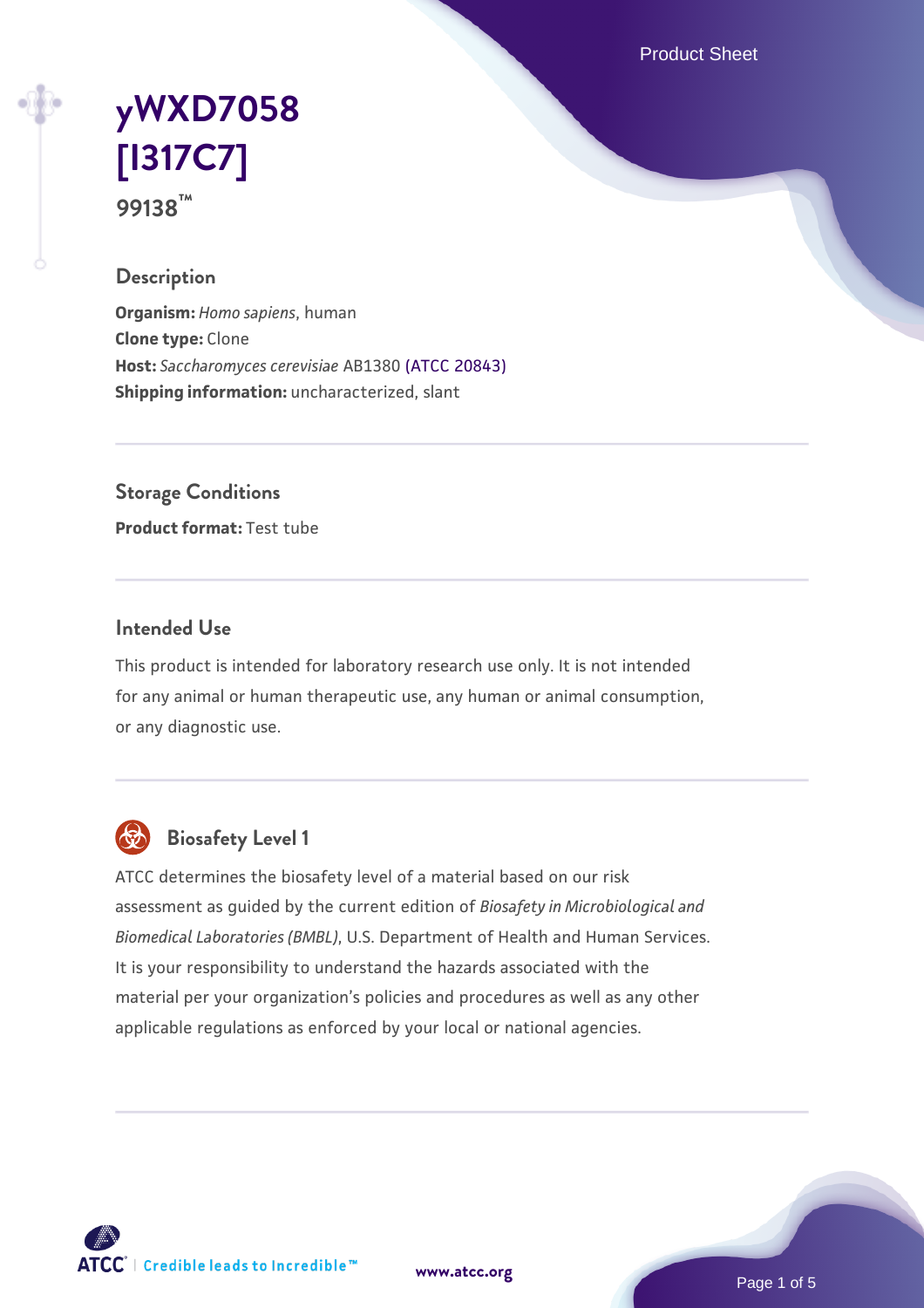## **Certificate of Analysis**

For batch-specific test results, refer to the applicable certificate of analysis that can be found at www.atcc.org.

#### **Insert Information**

**Type of DNA:** genomic **Genome:** Homo sapiens **Chromosome:** X **Gene name:** DNA Segment **Gene product:** DNA Segment **Contains complete coding sequence:** Unknown

#### **Vector Information**

**Type of vector:** YAC **Markers:** SUP4; URA3; TRP1

## **Growth Conditions**

**Medium:**  [ATCC Medium 1245: YEPD](https://www.atcc.org/-/media/product-assets/documents/microbial-media-formulations/1/2/4/5/atcc-medium-1245.pdf?rev=705ca55d1b6f490a808a965d5c072196) **Temperature:** 30°C

## **Notes**

More information may be available from ATCC (http://www.atcc.org or 703- 365-2620).

## **Material Citation**

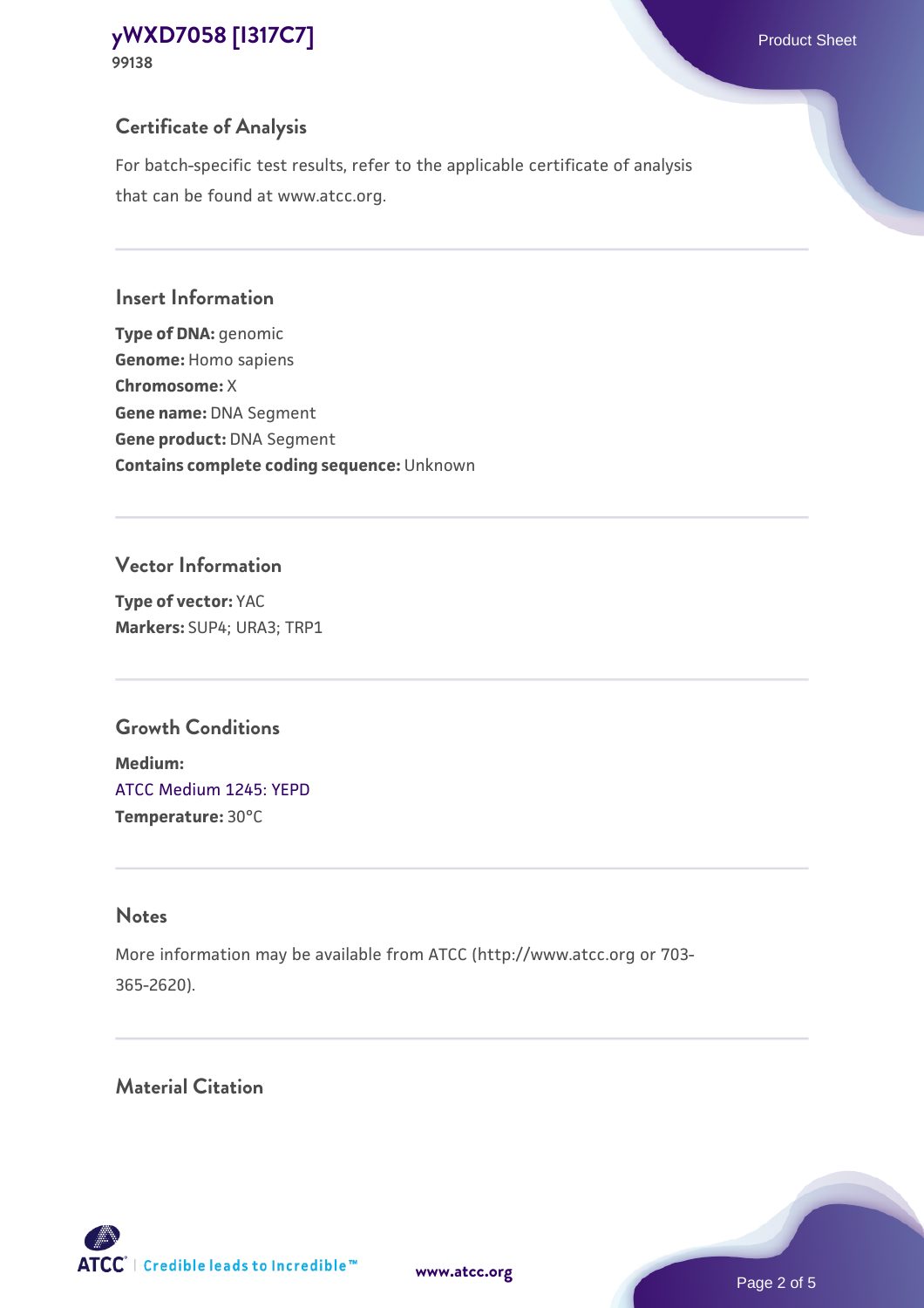If use of this material results in a scientific publication, please cite the material in the following manner: yWXD7058 [I317C7] (ATCC 99138)

#### **References**

References and other information relating to this material are available at www.atcc.org.

## **Warranty**

The product is provided 'AS IS' and the viability of  $ATCC<sup>®</sup>$  products is warranted for 30 days from the date of shipment, provided that the customer has stored and handled the product according to the information included on the product information sheet, website, and Certificate of Analysis. For living cultures, ATCC lists the media formulation and reagents that have been found to be effective for the product. While other unspecified media and reagents may also produce satisfactory results, a change in the ATCC and/or depositor-recommended protocols may affect the recovery, growth, and/or function of the product. If an alternative medium formulation or reagent is used, the ATCC warranty for viability is no longer valid. Except as expressly set forth herein, no other warranties of any kind are provided, express or implied, including, but not limited to, any implied warranties of merchantability, fitness for a particular purpose, manufacture according to cGMP standards, typicality, safety, accuracy, and/or noninfringement.

#### **Disclaimers**

This product is intended for laboratory research use only. It is not intended for any animal or human therapeutic use, any human or animal consumption,

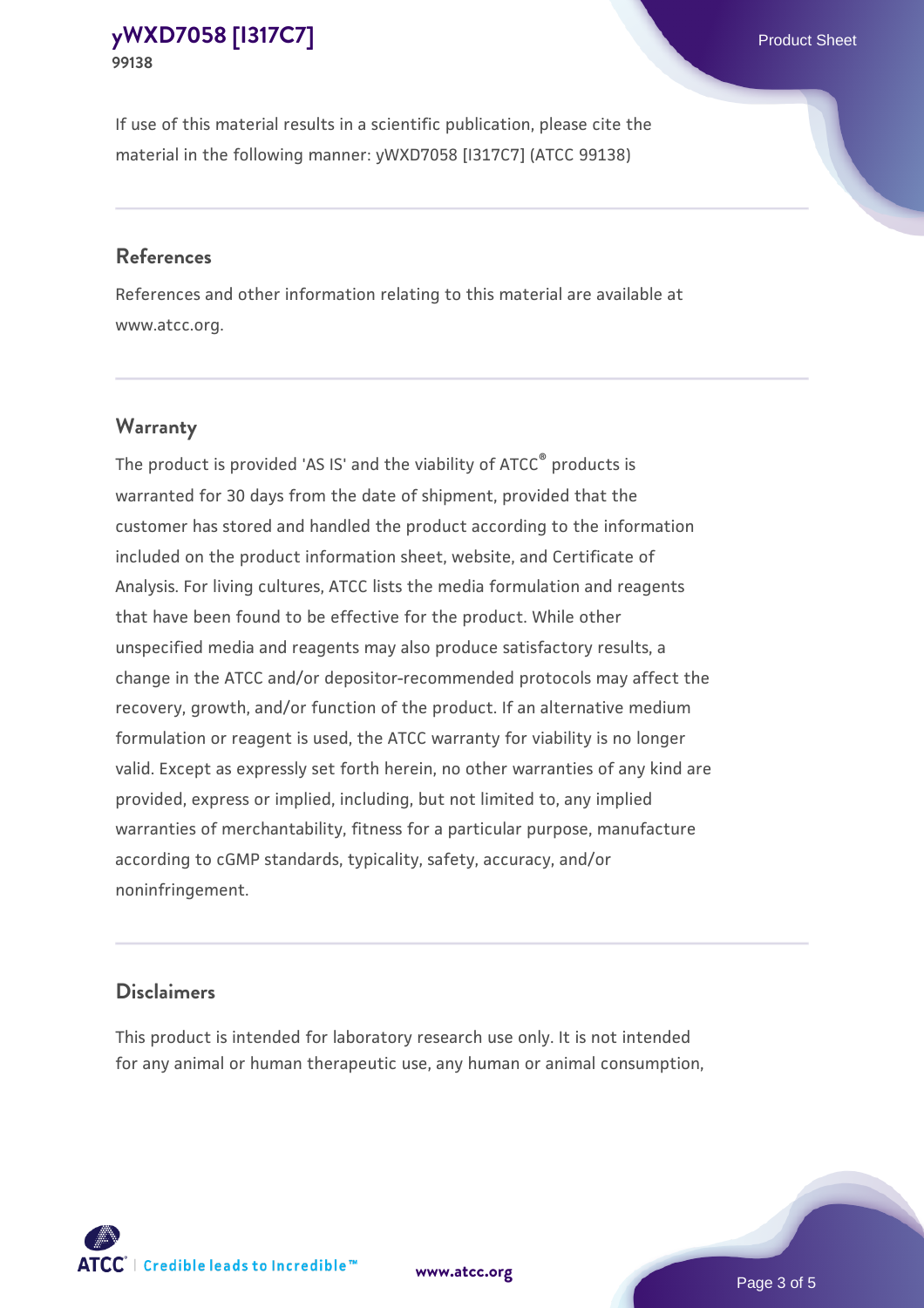or any diagnostic use. Any proposed commercial use is prohibited without a license from ATCC.

While ATCC uses reasonable efforts to include accurate and up-to-date information on this product sheet, ATCC makes no warranties or representations as to its accuracy. Citations from scientific literature and patents are provided for informational purposes only. ATCC does not warrant that such information has been confirmed to be accurate or complete and the customer bears the sole responsibility of confirming the accuracy and completeness of any such information.

This product is sent on the condition that the customer is responsible for and assumes all risk and responsibility in connection with the receipt, handling, storage, disposal, and use of the ATCC product including without limitation taking all appropriate safety and handling precautions to minimize health or environmental risk. As a condition of receiving the material, the customer agrees that any activity undertaken with the ATCC product and any progeny or modifications will be conducted in compliance with all applicable laws, regulations, and guidelines. This product is provided 'AS IS' with no representations or warranties whatsoever except as expressly set forth herein and in no event shall ATCC, its parents, subsidiaries, directors, officers, agents, employees, assigns, successors, and affiliates be liable for indirect, special, incidental, or consequential damages of any kind in connection with or arising out of the customer's use of the product. While reasonable effort is made to ensure authenticity and reliability of materials on deposit, ATCC is not liable for damages arising from the misidentification or misrepresentation of such materials.

Please see the material transfer agreement (MTA) for further details regarding the use of this product. The MTA is available at www.atcc.org.

## **Copyright and Trademark Information**

© ATCC 2021. All rights reserved.

ATCC is a registered trademark of the American Type Culture Collection.



**[www.atcc.org](http://www.atcc.org)**

Page 4 of 5